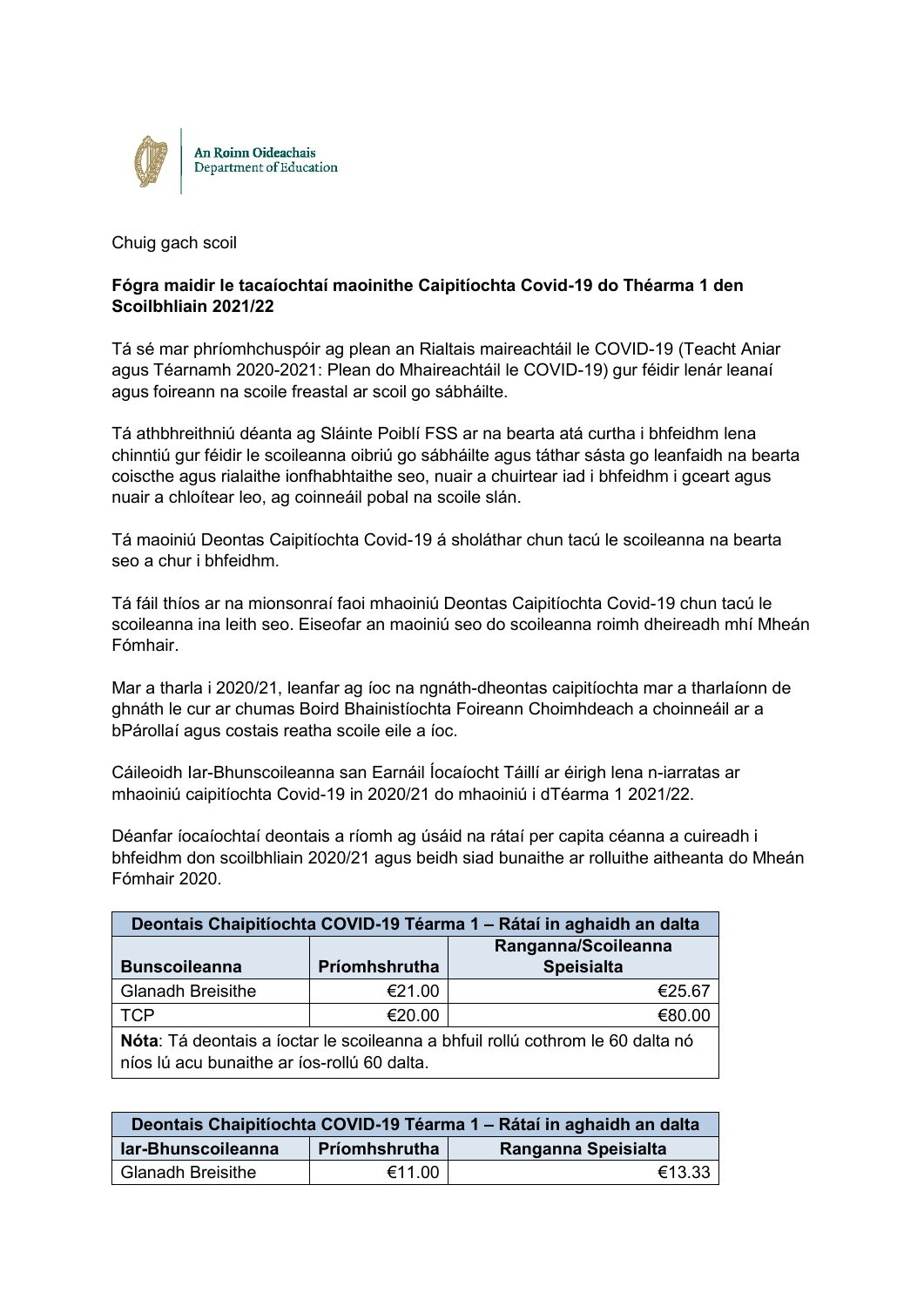| I TCP                                                                           | €32.00 | €128.00 |  |
|---------------------------------------------------------------------------------|--------|---------|--|
| Maoirseacht Breisithe                                                           | €35.00 | €35.00  |  |
| Nóta: Tá deontais a íoctar le scoileanna a bhfuil rollú cothrom le 200 dalta nó |        |         |  |
| níos lú acu bunaithe ar íos-rollú 200 dalta.                                    |        |         |  |

Tá samplaí léiritheacha de luach na ndeontas seo iníoctha do scoileanna de mhéideanna éagsúla ar fáil in Aguisín A.

Tá gach deontas a bhaineann le Caipitíocht Covid-19 le húsáid mar atá leagtha amach roimhe seo in Imlitreacha 0045 agus 0046/2020 atá ar fáil freisin ar láithreán gréasáin na Roinne ag na naisc thíos.

[https://www.gov.ie/ga/ciorclan/tacaiochtai-oibriuchain-covid-19-chun-filleadh-go-hiomlan-ar](https://www.gov.ie/ga/ciorclan/tacaiochtai-oibriuchain-covid-19-chun-filleadh-go-hiomlan-ar-an-scoil/)[an-scoil/](https://www.gov.ie/ga/ciorclan/tacaiochtai-oibriuchain-covid-19-chun-filleadh-go-hiomlan-ar-an-scoil/)

[https://www.gov.ie/ga/ciorclan/tacaiochtai-oibriuchain-covid-19-don-fhilleadh-iomlan-ar-scoil](https://www.gov.ie/ga/ciorclan/tacaiochtai-oibriuchain-covid-19-don-fhilleadh-iomlan-ar-scoil-iarbhunscoil/)[iarbhunscoil/](https://www.gov.ie/ga/ciorclan/tacaiochtai-oibriuchain-covid-19-don-fhilleadh-iomlan-ar-scoil-iarbhunscoil/)

Féadfaidh scoileanna maoiniú a chuirtear ar fáil a úsáid thar raon na ndeontas chun sreabhadh airgid leordhóthanach a chinntiú ag amanna áirithe.

Caithfear ioncam agus caiteachas a thaifeadadh i gcuntais na scoile agus a chur i leith na ndeontas aonair de réir mar is cuí.

Meabhraítear do scoileanna a chinntiú go ndéantar stoic a bhainistiú agus a sholáthar go cuí chun aon ró-stocáil soláthairtí a sheachaint. Baineann sé seo lena chinntiú go bhfuil luach ar airgead á fháil agus chun cur amú a sheachaint.

Mar a cuireadh in iúl roimhe seo caithfear aon mhaoiniú nár caitheadh le Caipitíocht Covid-19 don scoilbhliain seo caite i.e. 2020/21 a chur ar ais chuig an státchiste agus soláthraíodh sonraí faoi na socruithe maidir leis seo san fhógra a eisíodh chuig scoileanna an 27 Bealtaine 2021 maidir le maoiniú Caipitíocht Covid-19 do Théarma 3 den scoilbhliain 20/21.

Beidh an ceanglas céanna i bhfeidhm maidir le haon mhaoiniú neamhchaite Caipiteal Covid-19 a bhaineann le maoiniú don scoilbhliain 21/22 a chur ar ais chuig an státchiste agus soláthrófar sonraí faoi na socruithe ina leith sin níos déanaí.

Maidir le tuilleadh fiosruithe, cuir ríomhphost chuig an Roinn ag [covid19\\_alert@education.gov.ie](mailto:covid19_alert@education.gov.ie) nó ar an bhfón ag 057 9324461.

Leanfaidh an Roinn ag obair go dlúth leis na comhpháirtithe oideachais agus na speisialtóirí sláinte poiblí go léir ionas go leanfar ag tacú le scoileanna don scoilbhliain 2021/22, agus is mian liom buíochas a ghabháil libh arís as bhur dtiomantas leanúnach lena chinntiú go bhfuil scoileanna mar áiteanna sábháilte do dhaltaí agus dhaoine fásta araon.

Le dea-mhéin

Deirdre Shanley Rúnaí Cúnta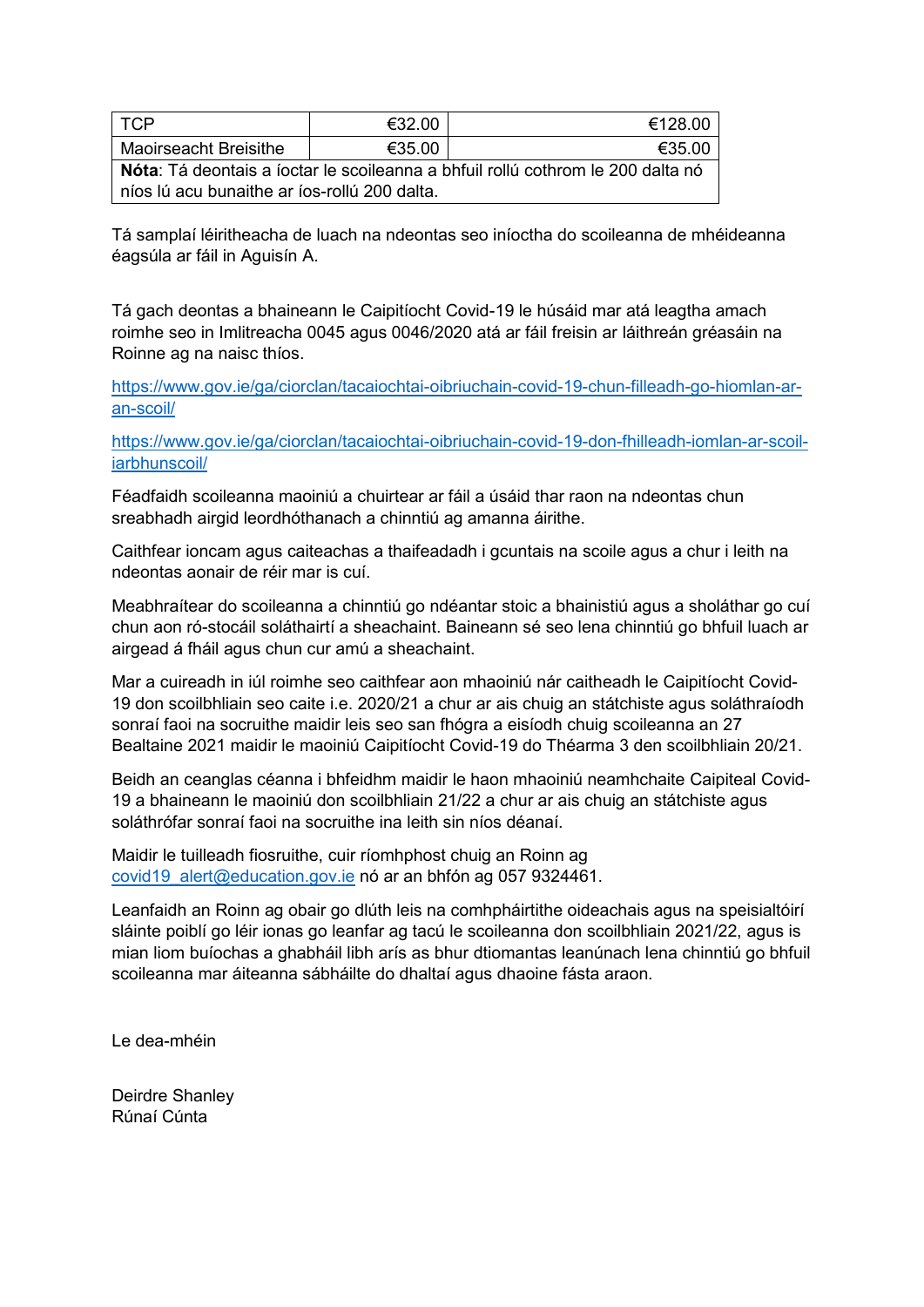## **Aguisín A**

**Samplaí léiritheacha de luach na ndeontas iníoctha do scoileanna ar mhéideanna éagsúla**

| <b>Bunscoileanna</b>                                                                       |         |         |  |  |
|--------------------------------------------------------------------------------------------|---------|---------|--|--|
| Luach Deontais Caipitíochta Covid-19 – Ráta Príomhshrutha<br>- Téarma 1 Scoilbhliain 21/22 |         |         |  |  |
| Líon Múinteoirí<br><b>TCP</b><br><b>Glanadh</b>                                            |         |         |  |  |
| Suas go 60                                                                                 | €1,260  | €1,200  |  |  |
| 100                                                                                        | €2,100  | €2,000  |  |  |
| 200                                                                                        | €4,200  | €4,000  |  |  |
| 400                                                                                        | €8,400  | €8,000  |  |  |
| 600                                                                                        | €12,600 | €12,000 |  |  |

| <b>Bunscoileanna Speisialta</b>                                                        |                |            |  |
|----------------------------------------------------------------------------------------|----------------|------------|--|
| Luach Deontais Caipitíochta Covid-19 - Ráta Breisithe<br>- Téarma 1 Scoilbhliain 21/22 |                |            |  |
| <b>Líon Múinteoirí</b>                                                                 | <b>Glanadh</b> | <b>TCP</b> |  |
| 1                                                                                      | €1,540         | €4,800     |  |
| $\overline{2}$                                                                         | €1,592         | €4,960     |  |
| $\overline{3}$                                                                         | €2,464         | €7,680     |  |
| $\overline{4}$                                                                         | €3,337         | €10,400    |  |
| 5                                                                                      | €4,210         | €13,120    |  |
| 6                                                                                      | €5,057         | €15,760    |  |
| $\overline{7}$                                                                         | €5,853         | €18,240    |  |
| 8                                                                                      | €6,623         | €20,640    |  |
| 9                                                                                      | €6,982         | €21,760    |  |
| 10                                                                                     | €7,829         | €24,400    |  |
| 11                                                                                     | €8,676         | €27,040    |  |
| 12                                                                                     | €9,524         | €29,680    |  |
| $\overline{13}$                                                                        | €10,371        | €32,320    |  |
| $\overline{14}$                                                                        | €11,218        | €34,960    |  |
| 15                                                                                     | €12,065        | €37,600    |  |
| 16                                                                                     | €12,912        | €40,240    |  |